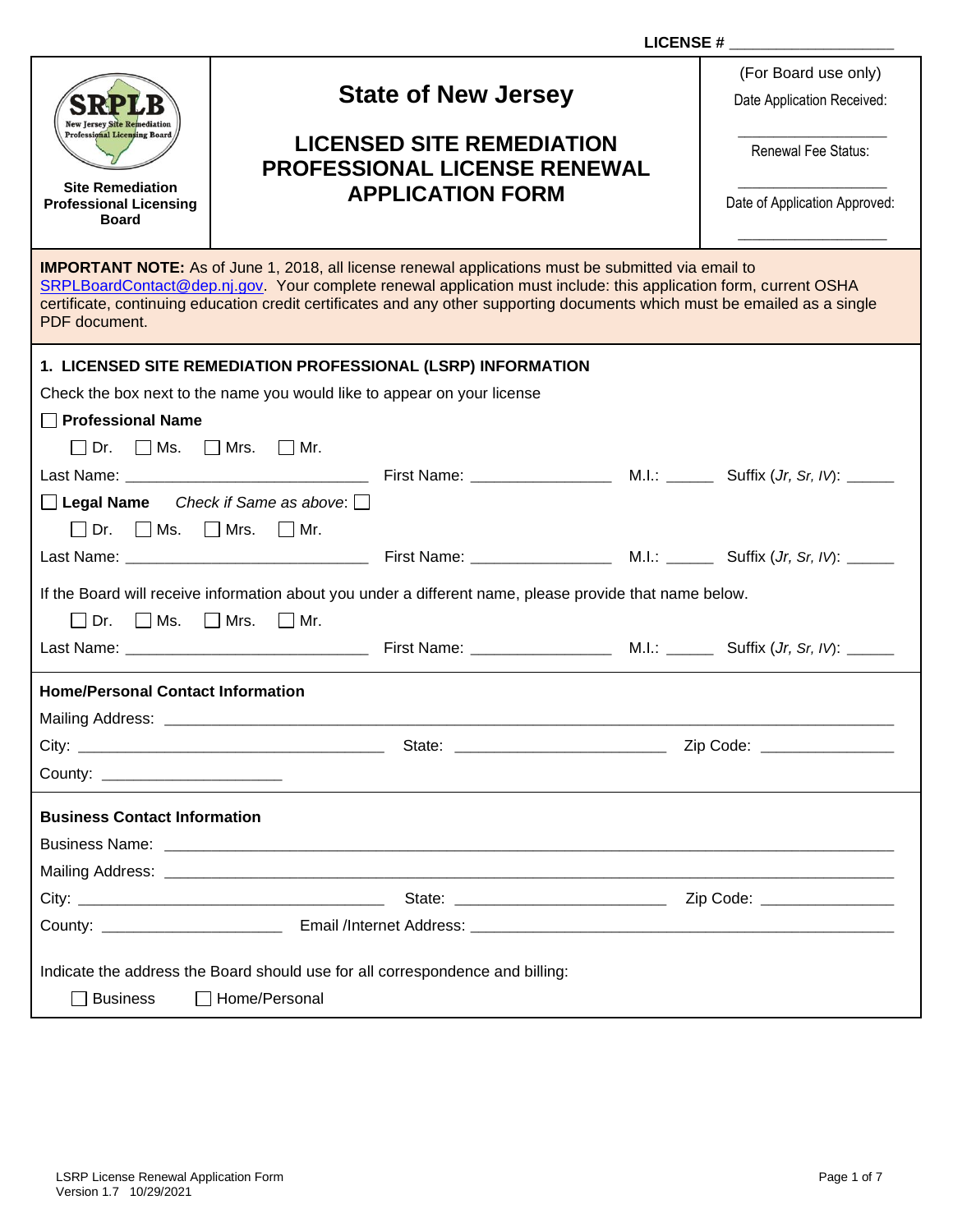|    | <b>Telephone Numbers</b>                                                                   |                                                                                                                                                                                                                                                                                                                                                                                                                                                                                                                                                                                                                             |                  |           |
|----|--------------------------------------------------------------------------------------------|-----------------------------------------------------------------------------------------------------------------------------------------------------------------------------------------------------------------------------------------------------------------------------------------------------------------------------------------------------------------------------------------------------------------------------------------------------------------------------------------------------------------------------------------------------------------------------------------------------------------------------|------------------|-----------|
|    |                                                                                            | Please provide all numbers and check the box to indicate the <b>best</b> number to contact you during normal business hours:                                                                                                                                                                                                                                                                                                                                                                                                                                                                                                |                  |           |
|    |                                                                                            |                                                                                                                                                                                                                                                                                                                                                                                                                                                                                                                                                                                                                             |                  |           |
|    | Mobile Phone: ______________________                                                       |                                                                                                                                                                                                                                                                                                                                                                                                                                                                                                                                                                                                                             |                  |           |
|    |                                                                                            | Ext:                                                                                                                                                                                                                                                                                                                                                                                                                                                                                                                                                                                                                        |                  |           |
|    |                                                                                            |                                                                                                                                                                                                                                                                                                                                                                                                                                                                                                                                                                                                                             |                  |           |
|    | 2. PROFESSIONAL CONDUCT                                                                    |                                                                                                                                                                                                                                                                                                                                                                                                                                                                                                                                                                                                                             |                  |           |
| а. | to any violation of law, ordinance, felony, misdemeanor, or disorderly persons offense,    | Since receiving your permanent LSRP License, have you been summoned; arrested, taken<br>into custody; indicted; tried; charged with; admitted into pre-trial intervention (P.T.I.); or pled guilty<br>in New Jersey, any other State, the District of Columbia, or any other jurisdiction? (Parking or<br>speeding violations need not be disclosed, but motor vehicle violations such as driving while                                                                                                                                                                                                                     |                  | <b>No</b> |
|    | If "Yes", attach a complete explanation and provide copies of any pertinent documents.     |                                                                                                                                                                                                                                                                                                                                                                                                                                                                                                                                                                                                                             |                  |           |
| b. |                                                                                            | Since receiving your permanent LSRP License, have you been convicted of any crime or offense<br>under any circumstances? This includes, but is not limited to, a plea of guilty, non vult, nolo                                                                                                                                                                                                                                                                                                                                                                                                                             |                  | ∩ No      |
|    | probation and proof that penalties or fines were paid in full.                             | If "Yes", attach a complete explanation and provide copies of any pertinent documents, including<br>but not limited to, the indictment, judgment of conviction, sentencing order, release from parole or                                                                                                                                                                                                                                                                                                                                                                                                                    |                  |           |
| c. |                                                                                            | In the previous 10 years, have you surrendered or had suspended or revoked a professional                                                                                                                                                                                                                                                                                                                                                                                                                                                                                                                                   |                  | l INo     |
|    | any pertinent documents.                                                                   | If "Yes", for each license or certificate, attach a complete explanation and provide any copies of                                                                                                                                                                                                                                                                                                                                                                                                                                                                                                                          |                  |           |
| d. | In the previous 10 years, have you been subject to a disciplinary action with respect to a |                                                                                                                                                                                                                                                                                                                                                                                                                                                                                                                                                                                                                             |                  | No        |
|    | any pertinent documents.                                                                   | If "Yes", for each license or certificate, attach a complete explanation and provide any copies of                                                                                                                                                                                                                                                                                                                                                                                                                                                                                                                          |                  |           |
|    | 3. OSHA 8-HOUR REFRESHER                                                                   |                                                                                                                                                                                                                                                                                                                                                                                                                                                                                                                                                                                                                             |                  |           |
|    | an annual requirement for Licensed Site Remediation Professionals.                         | Please provide the course provider, course location and date of training for your most recent OSHA 8-hour refresher<br>course and attach a copy of the OSHA course completion certificate. The 8-hour health and safety refresher course is                                                                                                                                                                                                                                                                                                                                                                                 |                  |           |
|    | 8-hour health and safety refresher course pursuant to 29 CFR 1910.120                      |                                                                                                                                                                                                                                                                                                                                                                                                                                                                                                                                                                                                                             |                  |           |
|    | <b>Course Provider</b>                                                                     | <b>Course Location</b>                                                                                                                                                                                                                                                                                                                                                                                                                                                                                                                                                                                                      | Date of Training |           |
|    | <b>4. CONTINUING EDUCATION</b>                                                             |                                                                                                                                                                                                                                                                                                                                                                                                                                                                                                                                                                                                                             |                  |           |
|    |                                                                                            | The Board requires that each LSRP earn 36 Continuing Education Credits (CECs) during the three-year term of his or her<br>license. CECs may be earned by attending Board approved continuing education programs or participating in Board approved<br>continuing education activities, which includes instructing a continuing education program, preparing and presenting a<br>presentation, and authoring a paper that is published in a professional publication or peer reviewed proceeding of a<br>conference. Only continuing education programs and activities previously approved by the Board may be listed below. |                  |           |

Be sure to include the Board Course Number as listed on the Table of Approved Continuing Education on the Board Website.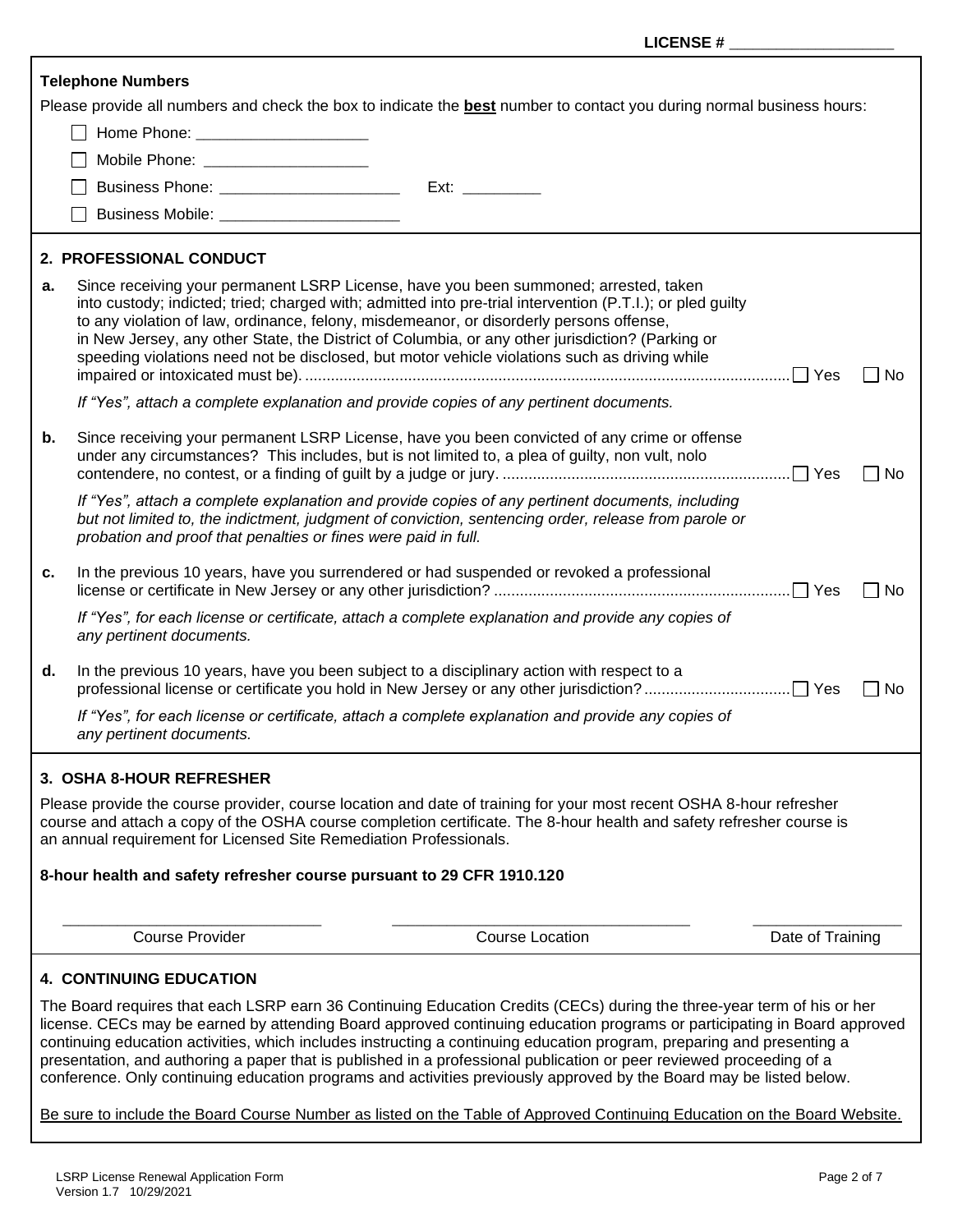You are required to have earned a minimum of **36** CECs at the time you submit this application. Of the 36 continuing education credits that each LSRP must earn, a minimum of **3** must be ethics CECs, a minimum of **10** must be regulatory CECs, and a minimum of **14** must be technical CECs. The remaining **9** may be in any one or more of these three areas of education.

**Note:** You may not count any one continuing education program more than once for any one license renewal cycle, even if you attend the program more than once during the cycle.

Please provide the information listed below and for each course listed, attach a copy of the course completion certificate, or a copy of the continuing education approval letter you received from the Board.

Continuing education programs listed below must have been attended within the following time periods:

- 1. For LSRPs renewing their license for the first time, the effective date of this license through the date of this application.
- 2. For LSRPs renewing their license subsequent to previous renewals, 89 days prior to the effective date of this license (and provided it was not counted toward the previous license renewal), through the date of this application).
- **List courses in numerical order by the "Board Course Number".**
- **Attach your course certificates in the order listed in this table.**
- **"Course Date" refers to the date the course was held, not the date you received your certificate.**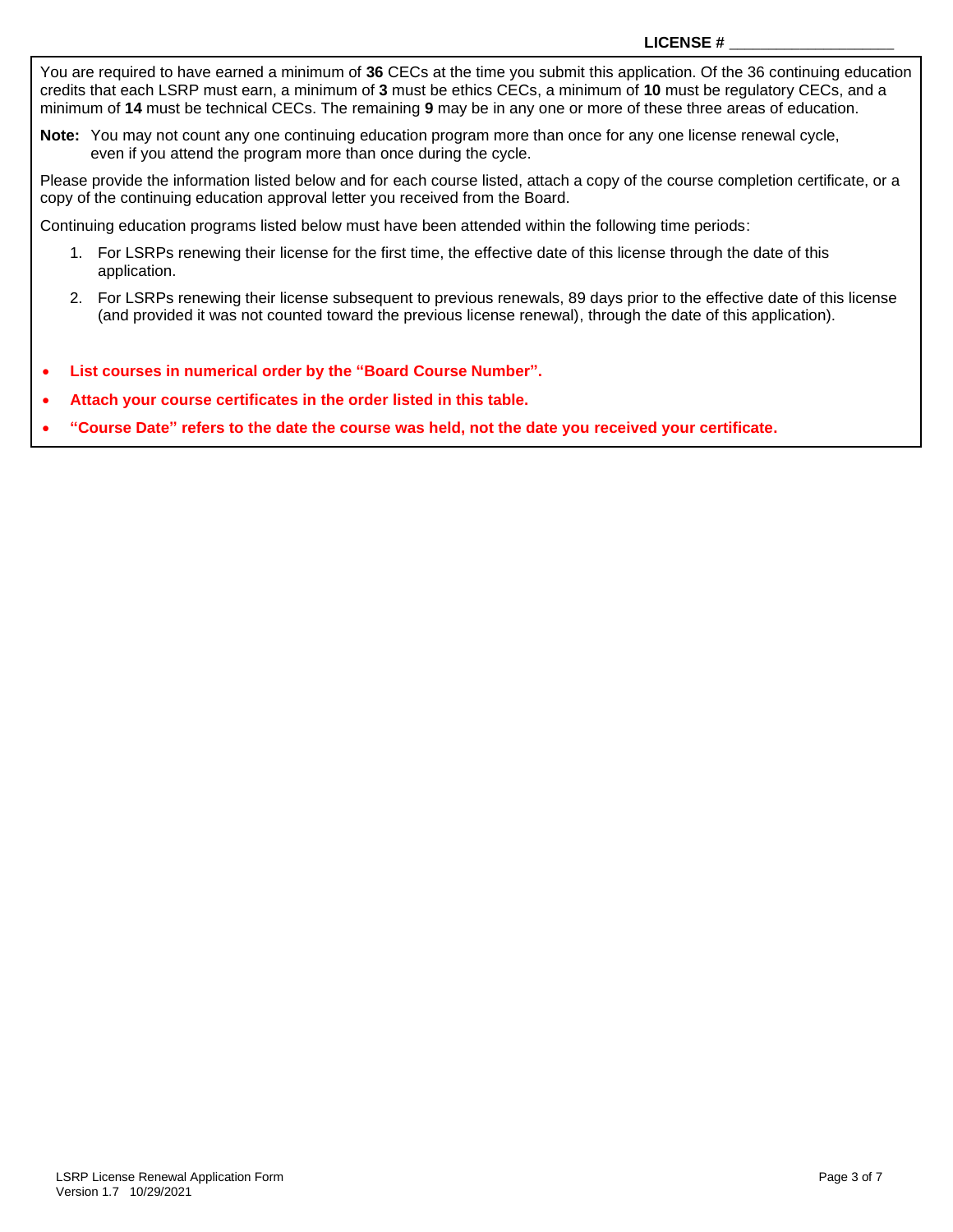**LICENSE #** \_\_\_\_\_\_\_\_\_\_\_\_\_\_\_\_\_\_\_\_

# **Continuing Education Credits Table**

| <b>Board</b><br><b>Course</b> |                            |                        | <b>Continuing Education Credits</b><br>(CECs) |           |               |                    |
|-------------------------------|----------------------------|------------------------|-----------------------------------------------|-----------|---------------|--------------------|
| <b>Number</b>                 | <b>Board's Course Name</b> | <b>Course Provider</b> | Regulatory                                    | Technical | <b>Ethics</b> | <b>Course Date</b> |
|                               |                            |                        |                                               |           |               |                    |
|                               |                            |                        |                                               |           |               |                    |
|                               |                            |                        |                                               |           |               |                    |
|                               |                            |                        |                                               |           |               |                    |
|                               |                            |                        |                                               |           |               |                    |
|                               |                            |                        |                                               |           |               |                    |
|                               |                            |                        |                                               |           |               |                    |
|                               |                            |                        |                                               |           |               |                    |
|                               |                            |                        |                                               |           |               |                    |
|                               |                            |                        |                                               |           |               |                    |
|                               |                            |                        |                                               |           |               |                    |
|                               |                            |                        |                                               |           |               |                    |
|                               |                            |                        |                                               |           |               |                    |
|                               |                            |                        |                                               |           |               |                    |
|                               |                            |                        |                                               |           |               |                    |
|                               |                            |                        |                                               |           |               |                    |
|                               |                            |                        |                                               |           |               |                    |
|                               |                            |                        |                                               |           |               |                    |
|                               |                            |                        |                                               |           |               |                    |
|                               |                            |                        |                                               |           |               |                    |
|                               |                            |                        |                                               |           |               |                    |
|                               |                            |                        |                                               |           |               |                    |
|                               |                            |                        |                                               |           |               |                    |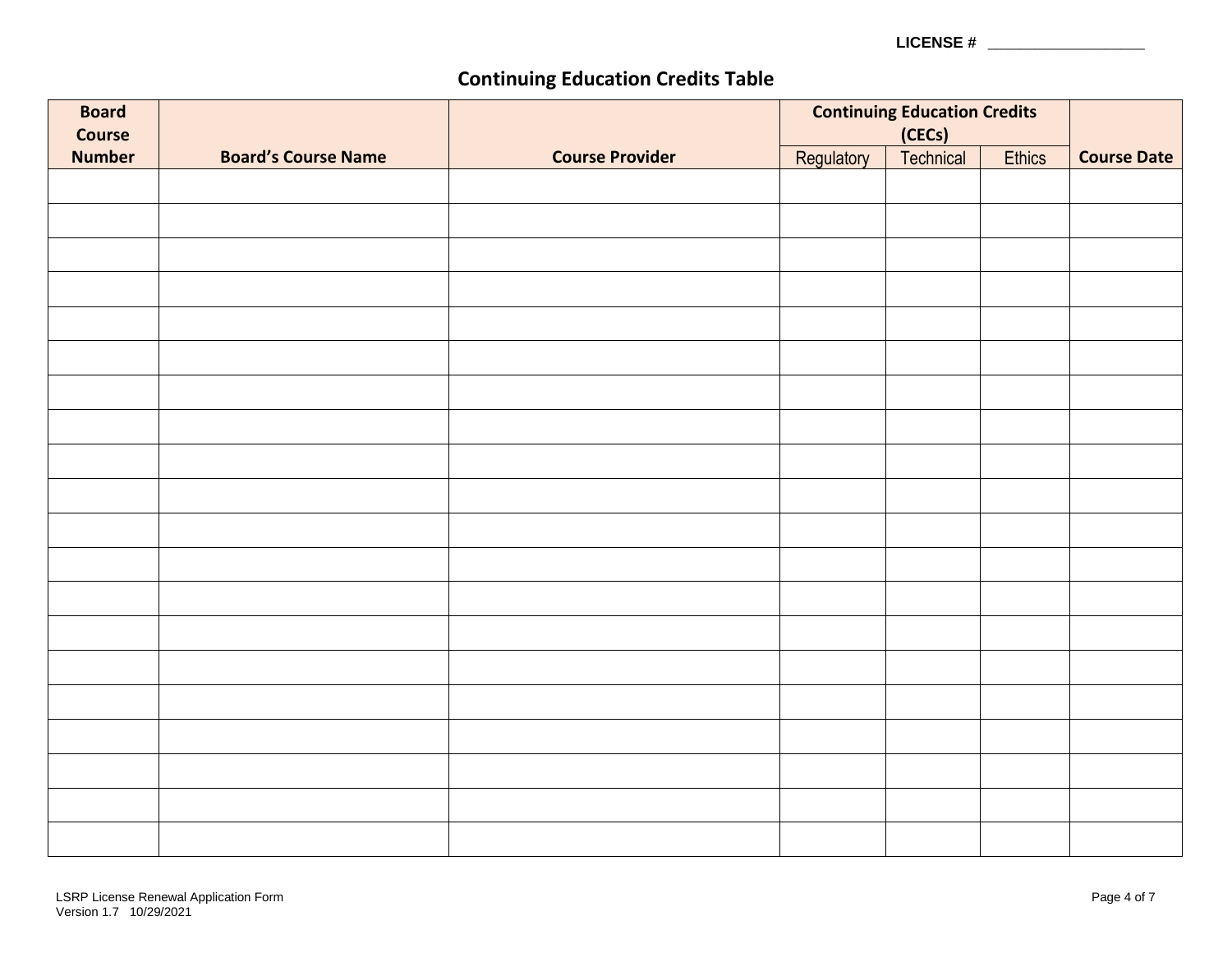**LICENSE #** \_\_\_\_\_\_\_\_\_\_\_\_\_\_\_\_\_\_\_\_

# **Continuing Education Credits Table (con't)**

| <b>Board</b><br><b>Course</b> |                            |                        |                                                                                                | <b>Continuing Education Credits</b><br>(CECs)                                                 |                                                                                           |                                                                     |
|-------------------------------|----------------------------|------------------------|------------------------------------------------------------------------------------------------|-----------------------------------------------------------------------------------------------|-------------------------------------------------------------------------------------------|---------------------------------------------------------------------|
| <b>Number</b>                 | <b>Board's Course Name</b> | <b>Course Provider</b> | Regulatory                                                                                     | <b>Technical</b>                                                                              | <b>Ethics</b>                                                                             | <b>Course Date</b>                                                  |
|                               |                            |                        |                                                                                                |                                                                                               |                                                                                           |                                                                     |
|                               |                            |                        |                                                                                                |                                                                                               |                                                                                           |                                                                     |
|                               |                            |                        |                                                                                                |                                                                                               |                                                                                           |                                                                     |
|                               |                            |                        |                                                                                                |                                                                                               |                                                                                           |                                                                     |
|                               |                            |                        |                                                                                                |                                                                                               |                                                                                           |                                                                     |
|                               |                            |                        |                                                                                                |                                                                                               |                                                                                           |                                                                     |
|                               |                            |                        |                                                                                                |                                                                                               |                                                                                           |                                                                     |
|                               |                            |                        |                                                                                                |                                                                                               |                                                                                           |                                                                     |
|                               |                            |                        |                                                                                                |                                                                                               |                                                                                           |                                                                     |
|                               |                            |                        |                                                                                                |                                                                                               |                                                                                           |                                                                     |
|                               |                            |                        |                                                                                                |                                                                                               |                                                                                           |                                                                     |
|                               |                            |                        |                                                                                                |                                                                                               |                                                                                           |                                                                     |
|                               |                            |                        |                                                                                                |                                                                                               |                                                                                           |                                                                     |
|                               |                            |                        |                                                                                                |                                                                                               |                                                                                           |                                                                     |
|                               |                            |                        |                                                                                                |                                                                                               |                                                                                           |                                                                     |
|                               |                            |                        | <b>Total</b><br>number of<br><b>Regulatory</b><br>credits<br>earned:<br>min. of 10<br>required | <b>Total</b><br>number of<br><b>Technical</b><br>credits<br>earned:<br>min. of 14<br>required | <b>Total</b><br>number of<br><b>Ethics</b><br>credits<br>earned:<br>min. of 3<br>required | <b>Total</b><br><b>Credits</b><br>Earned:<br>min. of 36<br>required |
|                               |                            |                        | 0.00                                                                                           | 0.00                                                                                          | 0.00                                                                                      | 0.00                                                                |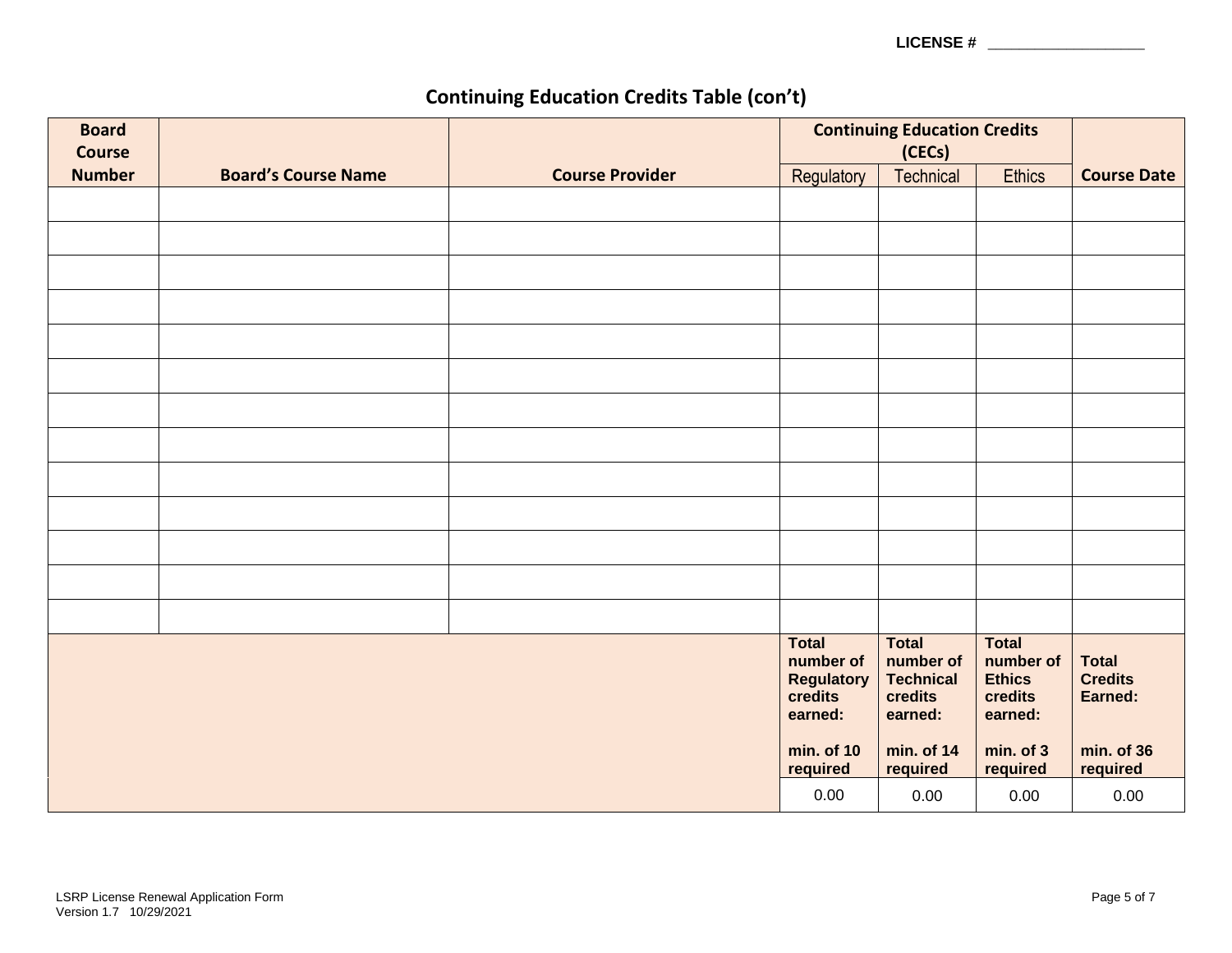## **5. CERTIFICATION**

I, \_\_\_\_\_\_\_\_\_\_\_\_\_\_\_\_\_\_\_\_\_\_\_\_\_\_\_\_\_\_\_\_\_\_, by entering my name here and below, certify that I am making this application to the Site Remediation Professional Licensing Board (Board) for license renewal under the provisions of N.J.S.A. 58:10C-1 et seq. of the Site Remediation Reform Act, that I am the applicant, and that all information provided in connection with this application is true to the best of my knowledge and belief. I am aware that pursuant to N.J.S.A. 58:10C-17, I am subject to significant civil, administrative and criminal penalties, including license suspension or revocation, for submitting false statements, representations or certifications to the Board. I understand that any omissions, inaccuracies or failure to make full disclosures may be deemed sufficient to deny license renewal or to suspend or revoke a license issued by the Board.

I have read the Site Remediation Reform Act (N.J.S.A. 58: 10C-1 et seq.) and Regulations of the New Jersey Site Remediation Professional Licensing Board (N.J.A.C. 7:26I) and fully understand that in receiving licensure from the Board, I bind myself to be governed by them.

I consent to a thorough investigation of my past and present employment and other activities for the purpose of verifying my qualifications for license renewal. I further authorize all educational institutions, employers, supervisors, agencies, and all governmental agencies and instrumentalities (local, state, federal and foreign) and any other third person that may have information relevant to my application to release any information, files, or records requested by the Board.

I have paid all outstanding annual license fees due to the Board.

Finally, I understand that to renew my license with the Board, I must fulfill all requirements set forth in the Site Remediation Reform Act (N.J.S.A. 58:10C-1 et seq.) and the Regulations of the New Jersey Site Remediation Professional Licensing Board (N.J.A.C. 7:26I) and this application and that I must submit the license renewal application fee.

LSRP Signature:\_\_\_\_\_\_\_\_\_\_\_\_\_\_\_\_\_\_\_\_\_\_\_\_\_\_\_\_\_\_\_\_\_\_\_\_\_\_ DATE:\_\_\_\_\_\_\_\_\_\_\_\_\_\_\_\_\_\_

IMPORTANT NOTE: This application is a fillable PDF and can accommodate an electronic signature.

### **6. LSRP RENEWAL FEE INFORMATION**

**Please note, your license will not be renewed until your renewal application is approved and your license renewal fee is paid.**

LSRP Invoices will be mailed to the mailing address on file with the Department. To view your mailing address:

- 1. Click here << NJDEP [DataMiner>](https://www13.state.nj.us/DataMiner/Search/SearchByCategory?isExternal=y&getCategory=y&catName=Billing+Information)> to view your Billing Information.
- 2. Select "Outstanding Bills Report".
- 3. Enter your License Number (Program Interest Number).
- 4. Click on the Invoice Number to view your invoice. If the mailing address is incorrect send an email to [SRPLBoardContact@dep.nj.gov](mailto:SRPLBoardContact@dep.nj.gov) and include your correct mailing address.

Online Payment: There is significant lag time when mailing payment through the US Mail and in the processing of the payment. Therefore, the Board suggests that you pay the License Renewal Fee online, which is the quickest method of payment and the easiest for LSRPs to confirm that they have paid. To pay online, go to http://www.nj.gov/dep/online/ and select "Pay for A License". Then enter the invoice number and your license number and follow the instructions. Remember to save your payment confirmation.

Renewal Application is paid?...................... Yes No

Questions? Contact the Board at: 609-984-3424 or [SRPLBoardContact@dep.nj.gov](mailto:SRPLBoardContact@dep.nj.gov)